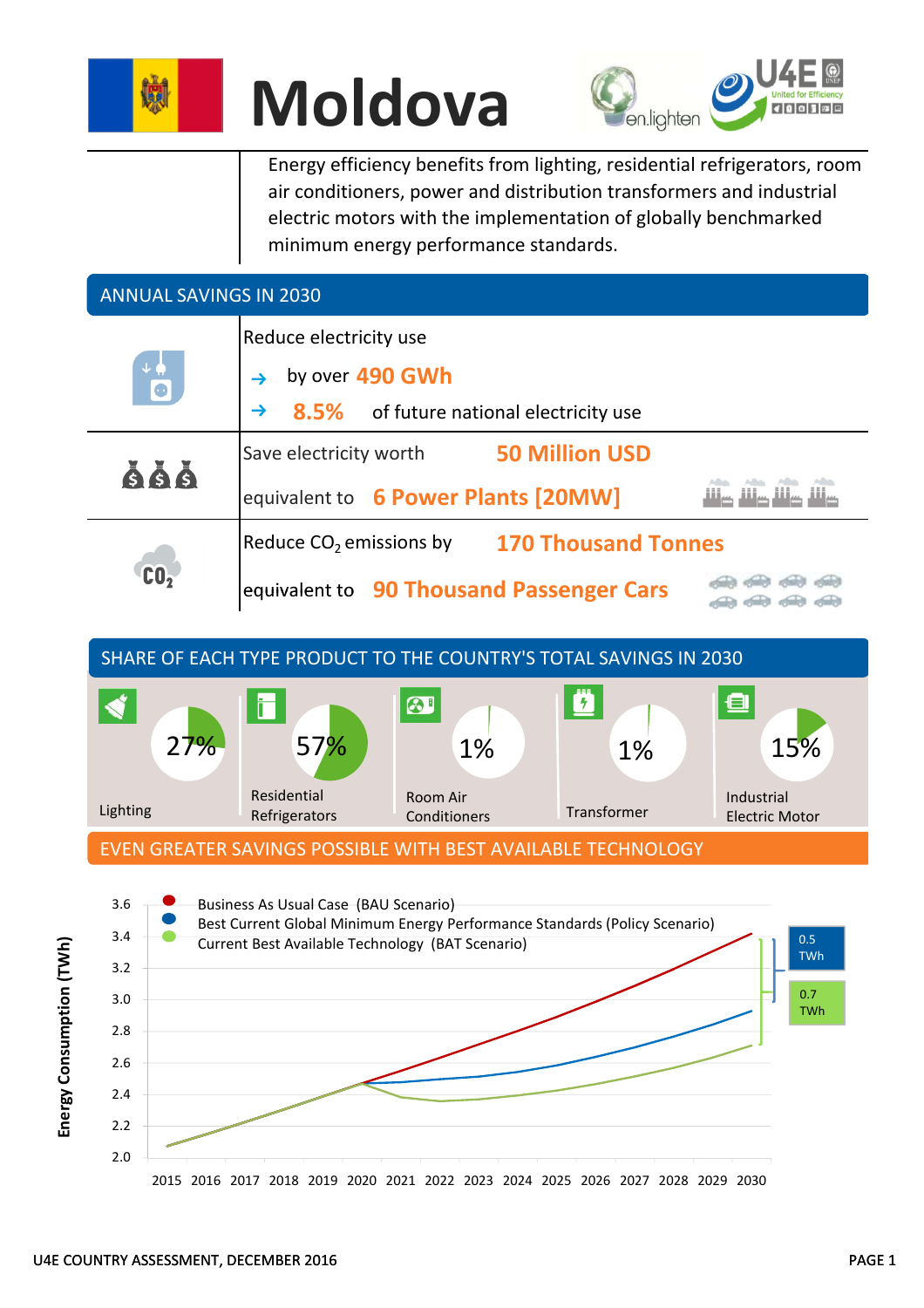## **THE PATHWAY TO ENERGY EFFICIENCY**



ANNUAL SAVINGS IN 2025 AND 2030

|                 |                                             | Lighting |       | i<br><b>Residential</b><br><b>Refrigerators</b> |       | $\odot$<br><b>Room Air</b><br><b>Conditioners</b> |         | <b>Ø</b><br><b>Transformers</b> |       | 鱼<br><b>Industrial</b><br><b>Electric Motors</b> |      |
|-----------------|---------------------------------------------|----------|-------|-------------------------------------------------|-------|---------------------------------------------------|---------|---------------------------------|-------|--------------------------------------------------|------|
|                 |                                             | 2025     | 2030  | 2025                                            | 2030  | 2025                                              | 2030    | 2025                            | 2030  | 2025                                             | 2030 |
| 6               | <b>Electricity (GWh)</b>                    | 131.5    | 132.7 | 141.6                                           | 278.5 | 1.9                                               | 3.6     | 1.0                             | 0.9   | 31.1                                             | 74.3 |
| ăăă             | <b>Electricity Bills</b><br>(thousand US\$) |          |       | 13,015.5 13,134.4 14,016.5 27,574.3             |       | 189.1                                             | 358.2   | 95.1                            | 86.7  | 2,924.9 6,983.9                                  |      |
| CO <sub>2</sub> | <b>CO2 Emissions</b><br>(tonnes)            |          |       | 44,484.2 44,890.5 47,905.2 94,242.6             |       | 646.3                                             | 1,224.3 | 281.4                           | 256.7 | 10,528.4 25,139.0                                |      |

| <b>CUMULATIVE SAVINGS (2020 - 2030)</b> |                                            |                 |                                            |                                        |                     |                                             |  |  |
|-----------------------------------------|--------------------------------------------|-----------------|--------------------------------------------|----------------------------------------|---------------------|---------------------------------------------|--|--|
|                                         |                                            |                 | i                                          | 61                                     | <b>Z</b>            | ▣                                           |  |  |
|                                         |                                            | <b>Lighting</b> | <b>Residential</b><br><b>Refrigerators</b> | <b>Room Air</b><br><b>Conditioners</b> | <b>Transformers</b> | <b>Industrial</b><br><b>Electric Motors</b> |  |  |
| $\overline{\mathbf{B}}$                 | Electricity (TWh)                          | 1.2             | 1.6                                        | 0.0                                    | 0.0                 | 0.4                                         |  |  |
| ăăă                                     | <b>Electricity Bills</b><br>(million US\$) | 114.1           | 153.1                                      | 2.0                                    | 1.0                 | 34.7                                        |  |  |
| CO <sub>2</sub>                         | <b>CO2 Emissions</b><br>(thousand tonnes)  | 389.8           | 523.2                                      | 7.0                                    | 3.1                 | 124.8                                       |  |  |

### OTHER BENEFITS IN 2030

Direct GHG emissions reduced by **32 Thousand Tonnes**

## ENERGY EFFICIENCY STRATEGY AND NATIONALLY DETERMINED CONTRIBUTION

National Development Strategy 'Moldova 2020', adopted by Law nr. 166 of 11 July 2012,and Energy Strategy of Moldova until 2030, adopted by Government Decision nr. 102 of 5 February 2013.As stated in the MD-2020 Strategy,the planned gradual increase in energy efficiency by up to 10% could result in annual savings of about 830 million lei in current prices by 2020. The Energy Strategy of Moldova until 2030, stated from 2013 and 2020 the first results are expected in the implementation of less expensive energy eficiency measures aimed at a 20% reduction in energy consumption by 2020 including:

• decrease in energy intensity by 10% by 2020;

- decrease of losses in transmission and distribution networks for electricity to 11% by 2020 (up to 13% in 2015), for natural gas: by 39% by
- 2020 (by 20% in 2015), and for heat:by 5% by 2020 (by 2% in 2015);
- decrease in greenhouse gas emissions (compared with 1990) by 25% by 2020;
- decrease in buildings' energy consumption by 20% by 2020;
- proportion of retrofitted public buildings of 10% in 2020.

Country Nationally Determined Contribution (NDC): A 64-67% emissions cut by 2030, compared to 1990 levels, with best efforts to reach 67%. Emissions in 2013 were 64% below 1990 levels.

柒